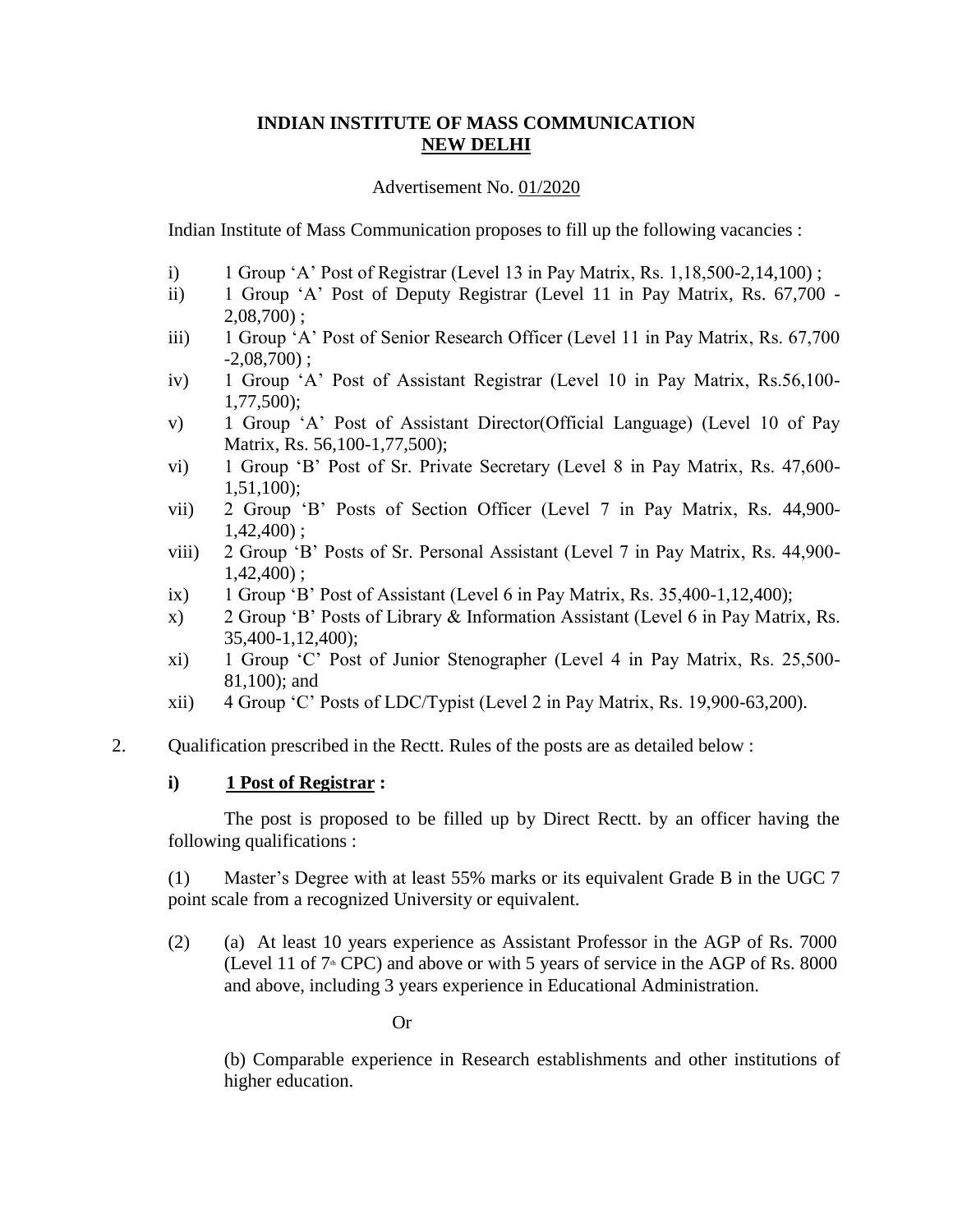(c) 10 years administrative experience, out of which 6 years as Deputy Registrar or its equivalent post at Level 11 of Pay Matrix  $(7 \text{#} \text{CPC})$ .

Age limit : Not exceeding 50 years as on the closing date of receipt of applications.

The post is open to all.

## **ii) 1 Post of Deputy Registrar :**

The post is proposed to be filled up on deputation basis by officers from the Central/State /UT Govt. fulfilling the following conditions :

(a) holding analogous posts on regular basis in the parent cadre/ department;

Or

(b) with 7 years service on a regular basis in Level 7 of Pay Matrix/in posts in PB-2, Rs. 9,300-34,800/- with Grade Pay Rs. 4,600/-.

Age limit : Not exceeding 56 years as on the closing date of receipt of applications.

The post is open to all.

## **iii) 1 Post of Senior Research Officer :**

The post is proposed to be filled up by Direct Recruitment by candidates having the following educational and other qualifications :

## **Essential :**

(a) Master's Degree in Social Science/Statistics/Economics from a recognized University.

(b) Five years experience in studying design, field work, coding, tabulation and analysis.

(c) Knowledge of media planning.

## **Desirable :**

Experience in reputed national research organization.

Age limit : Not exceeding 45 years as on the closing date of receipt of applications.

The post is open to all.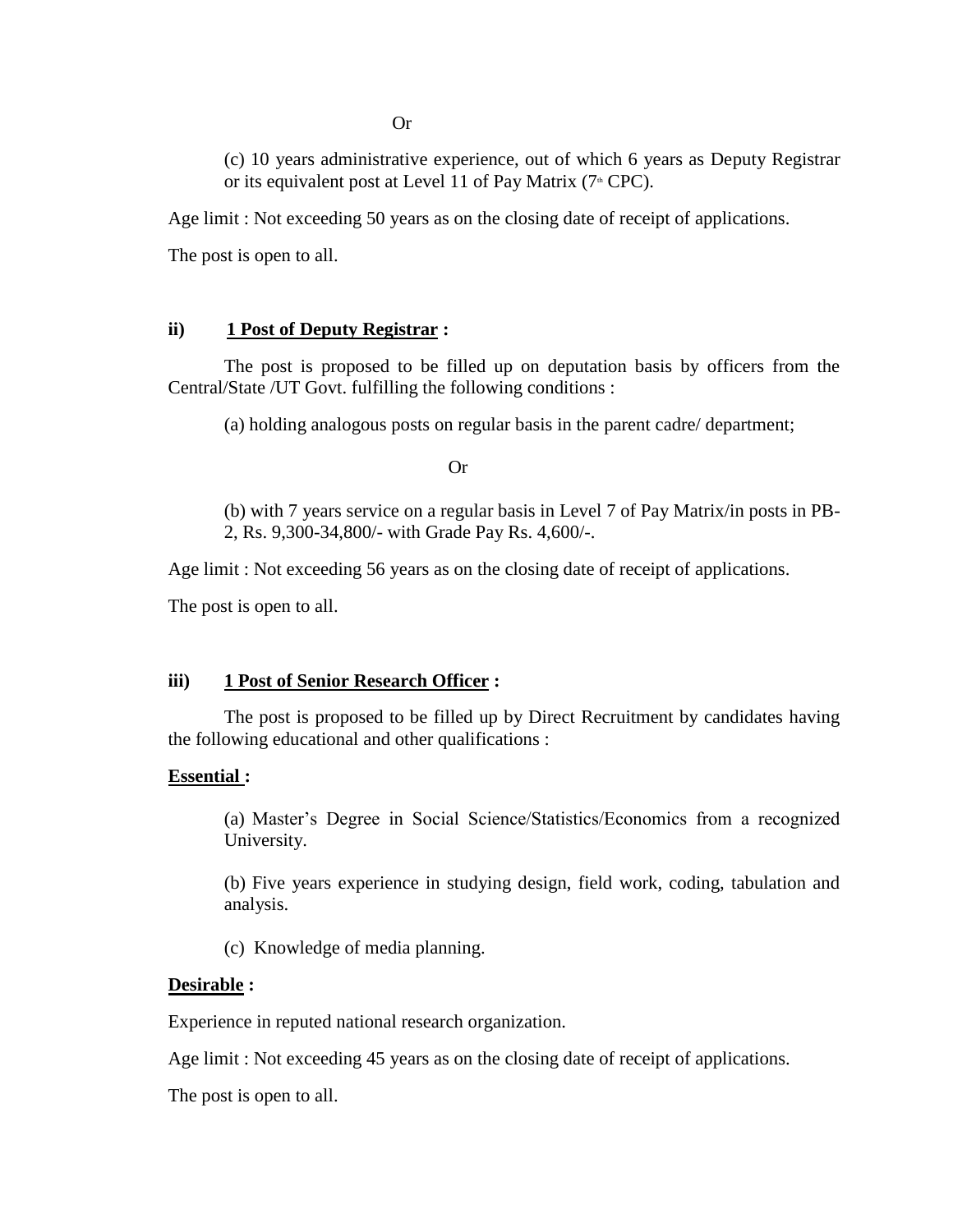#### **iv) 1 Post of Assistant Registrar :**

The post is proposed to be filled up on deputation basis by officers from the Central Govt./Autonomous Societies fulfilling the following conditions :

(a) holding analogous post on regular basis in the parent cadre or department;

Or

(b) having 3 years regular service in the grade of Section Officers (Level 7 of the Pay Matrix) or equivalent post in the parent cadre or department.

Age limit : Not exceeding 56 years as on the closing date of receipt of applications.

The post is open to all.

#### **v) 1 Post of Assistant Director (Official Language) :**

The post is proposed to be filled up by Direct Rectt. by an officer having the following qualifications :

#### **Essential:**

(1) Master's Degree of a recognised University in Hindi with English as a compulsory or elective subject or as the medium of examination at the Degree level;

#### Or

Master's Degree of a recognised University in English with Hindi as a compulsory or elective subject or as the medium of examination at the Degree level;

#### Or

Master's degree of a recognised University in any subject other than Hindi or English, with Hindi medium and English as a compulsory or elective subject or as the medium of examination at the Degree level;

#### Or

Master's degree of a recognized University in any subject other than Hindi or English, with English medium and Hindi as a compulsory or elective subject or as a medium of examination at the Degree level;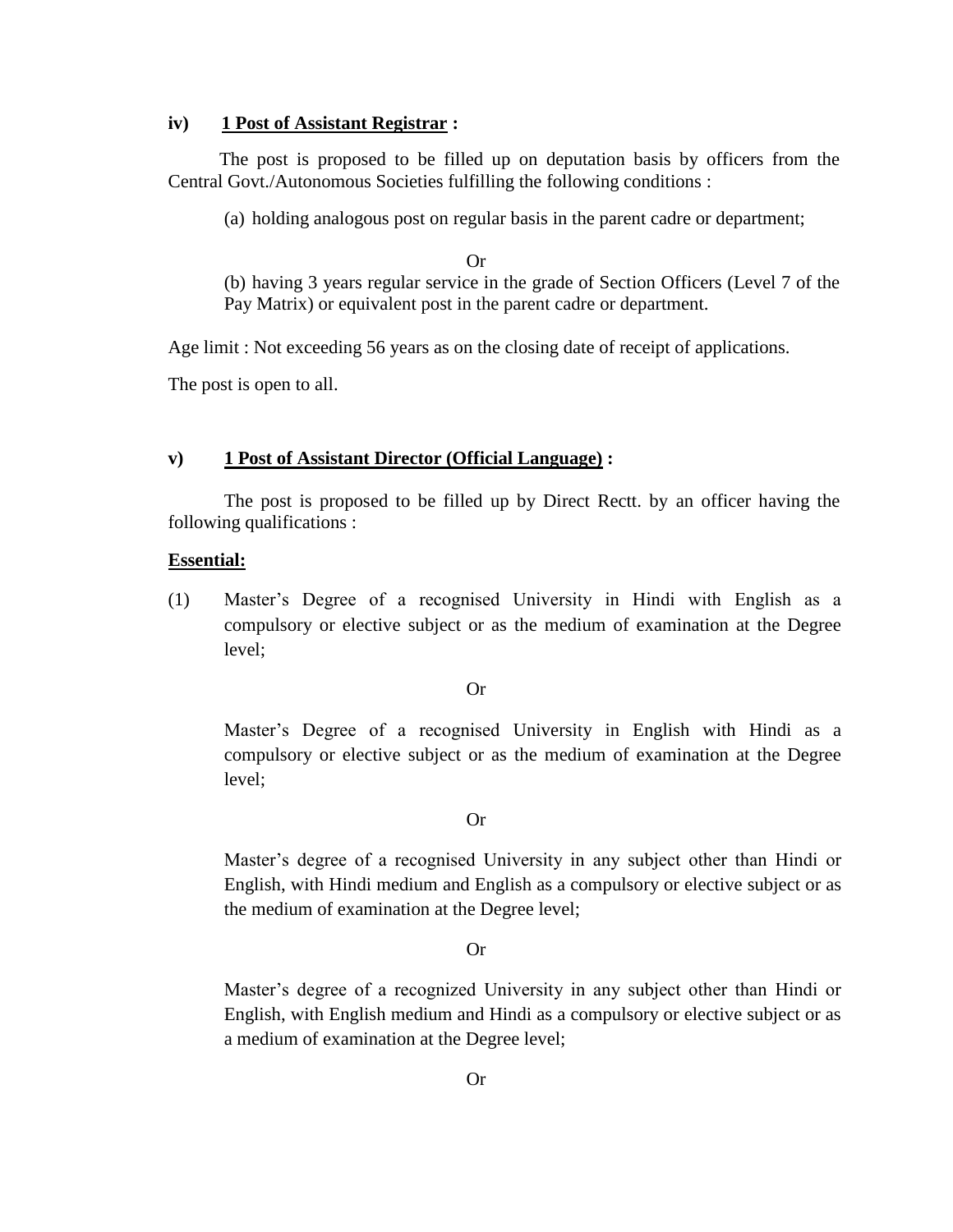Master's degree of a recognized University in any subject other than Hindi or English, with Hindi and English as compulsory or elective subjects or either of the two as a medium of examination and the other as a compulsory or elective subject at the Degree level;

(2) Three years' experience of using/applying terminology (terminological work) in Hindi and translation work from English to Hindi or vice-versa, preferably of technical or scientific literature under Central/ State Governments/ Autonomous Body/ Statutory Organisations/ PSUs/ Universities or recognized research or educational institutions.

#### Or

Three years' experience of teaching in Hindi and English or research in Hindi or English under Central/ State Government/ Autonomous Body/ Statutory Organisations/ PSUs/ Universities or recognised research or educational institutions.

#### **Desirable:**

Studied one of the languages other than Hindi included in the  $8<sup>th</sup>$  schedule of the Constitution at  $10<sup>th</sup>$  level from a recognised Board.

Age Limit : 35 years (Relaxable for departmental candidates/Govt. Servants up to 5 years as per the instructions issued by the Govt. of India)

The post is open to all.

#### **vi) 1 Post of Senior Private Secretary :**

The post is proposed to be filled up on deputation basis by officials from the Central Govt./Autonomous Societies fulfilling the following conditions :

(a) holding analogous post on regular basis in the parent cadre or department;

Or

(b) having five years regular service in the grade of Senior Personal Assistant (Level 7 of the Pay Matrix) or equivalent post in the parent cadre or department.

Age limit : Not exceeding 56 years as on the closing date of receipt of applications.

The post is open to all.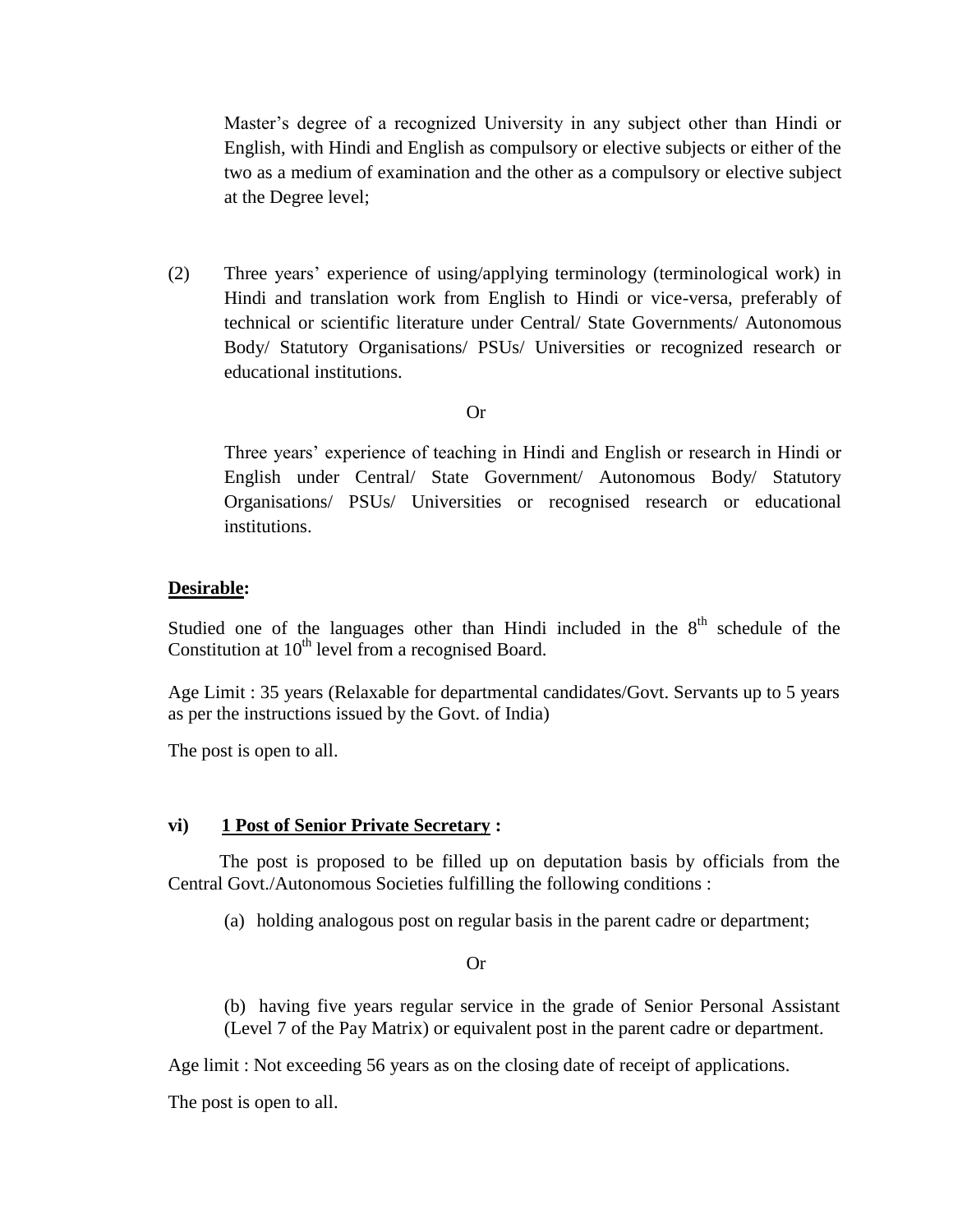#### **vii) 2 Posts of Section Officers :**

1 post is proposed to be filled up by deputation and 1 post by Direct Recruitment. For Direct Rectt., the candidates should possess Degree of a recognized University or equivalent and have working knowledge of computer application. Age limit for Direct Recruitment : 27 years on the closing date for receipt of application.

The other post is proposed to be filled on deputation basis by candidates from Central Govt./Autonomous Societies fulfilling the following conditions :

(a) holding analogous post on regular basis in the parent cadre or department;

Or

(b) having 6 years regular service in the grade of Assistant (Level 6 of the Pay Matrix) or equivalent post in the parent cadre or department.

Age limit for deputation : Not exceeding 56 years as on the closing date for receipt of examinations.

Both the posts are open to all.

## **viii) 2 Posts of Senior Personal Assistants :**

The posts are proposed to be filled up by deputation basis by officials of Central Govt./Autonomous Societies fulfilling the following conditions :

(a) holding analogous post on regular basis in the parent cadre or department;

Or

(b) having five years regular service in the grade of Senior Stenographer (Level 6 of the Pay Matrix) or equivalent post in the parent cadre or department.

Age limit : Not exceeding 56 years as on the closing date of receipt of applications.

The posts are open to all.

## **ix) 1 Post of Assistant :**

The post is proposed to be filled up by Direct Rectt. from amongst candidates possessing degree of a recognized University or equivalent. Age limit is 27 years as on the last date of receipt of applications.

The post is reserved for ST candidate.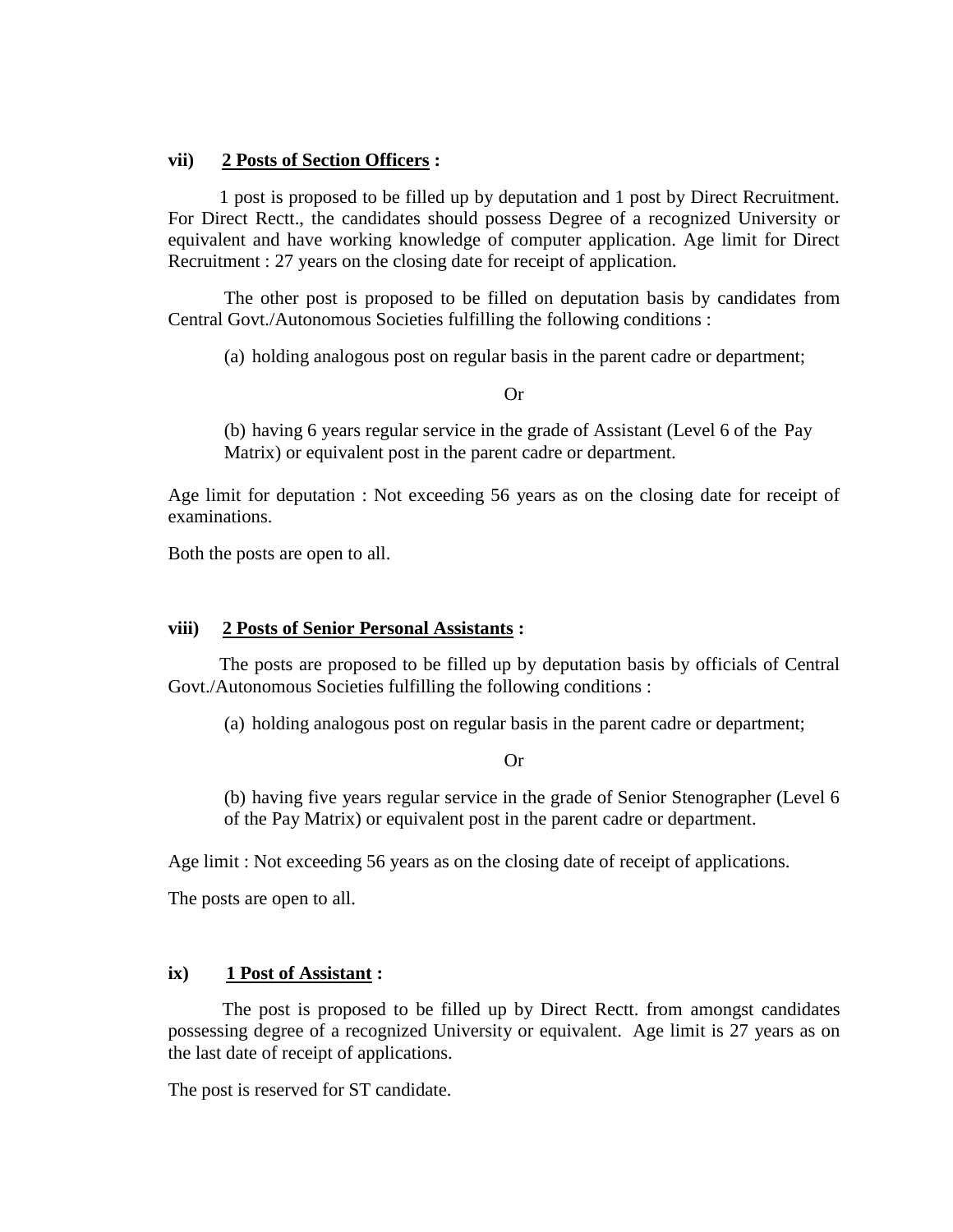#### **x) 2 Posts of Library & Information Assistants :**

The Posts are proposed to be filled up by Direct Recruitment from amongst candidates possessing the following qualifications :

#### **Essential :**

(a) Bachelor Degree in Library Science or Library and Information Science of a recognized University/Institute.

(b)Two years' professional experience in a Library under Central/ State Government/Autonomous or Statutory organization/PSU/ University or recognized research or educational institution.

Desirable :

Diploma in Computer Application from a recognized University or Institute.

Age limit : Not exceeding 30 years on the closing date of receipt of applications.

The posts are open to all.

#### **xi) 1 Post of Jr. Stenographer :**

The Post is proposed to be filled up by Direct Recruitment from amongst candidates having the following educational and other qualifications:

(a)  $12<sup>th</sup>$  Class Pass or equivalent from a recognized Board or University.

(b) Skill Test Norms: Dictation: 10 mts. @ 80 w.p.m. Transcription: 65 mts. (Eng), 75 mts. (Hindi) (on manual typewriter)

Or

(c) 50 mts. (Eng.), 65 mts (Hindi) on computer.

Age limit : Not exceeding 27 years on the closing date of receipt of applications.

The post is open to all.

## **xii) 4 Posts of LDCs/Typists :**

The Posts are proposed to be filled up by Direct Recruitment from amongst candidates possessing the following qualifications:

(a)  $12<sup>th</sup>$  Class Pass or equivalent qualification from a recognized Board or University.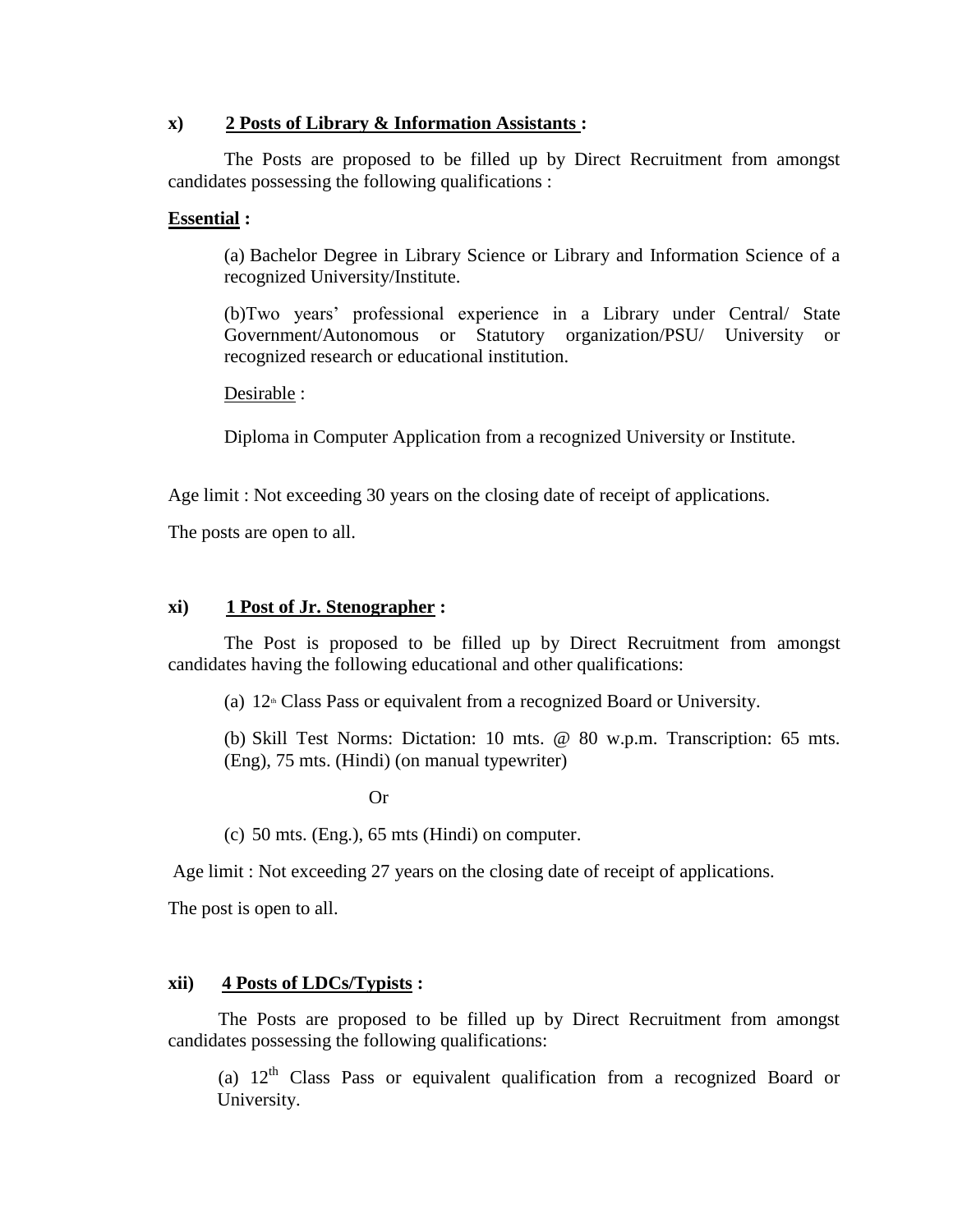(b) A typing speed of 30 words per minute (w.p.m.) in English or 25 w.p.m. in Hindi on manual typewriter

Or

A typing speed of 35 w.p.m. in English or 30 w.p.m. in Hindi on computer.

Notes :

- 1. A candidate not possessing the requisite qualification in typing may be appointed to the post subject to the condition that he will not be given increment or confirmed in the grade till he acquires a speed as mentioned above in point (b).
- 2. A physically handicapped candidate who is otherwise well qualified to hold a clerical post but does not possess the requisite qualification in typing may be appointed to the post provided a Civil Surgeon certifies that the said handicapped candidate is not in a fit condition to be able to type.

Age limit : Between 18 and 27 years of age. (Relaxable for departmental candidates/ Govt. servants up to 40 years of age in accordance with the instructions issued by the Govt. of India)

Out of the 4 Posts, 2 posts are open to General Category, 1 post is reserved for SC candidate and 1 post is reserved for Persons with Disability in Deaf & Hard of Hearing category.

3. Applications in the prescribed proforma, complete in all respects, should reach the Assistant Registrar (Admn.), Indian Institute of Mass Communication, New JNU Campus, Aruna Asaf Ali Marg, New Delhi-110 067 latest by 5.00 pm of 15<sup>th</sup> December, 2020, along with a Demand Draft of Rs. 500 for General category candidates and Rs. 250 for reserved category candidates, to be drawn in favour of the Indian Institute of Mass Communication, New Delhi

4. Other important instructions are as under :

i) Incomplete applications shall liable to be rejected and no correspondence will be entertained in the matter;

ii) Relaxation in age for reserved category candidates will be permissible as per Govt. of India's instructions in the matter.

iii) Selection to all Groups 'A' & 'B' posts will be done based on written test followed by interview. Only those candidates will be called for interview who will be found to be qualifying in the written test as per the criteria fixed by the Selection Committee ;

iv) Selection to Group 'C' posts will be based on written test, followed by skill test/typing test. Only those candidates will be called for skill test/typing test who will be found to be qualifying in the written test as per the criteria fixed by the Selection Committee ;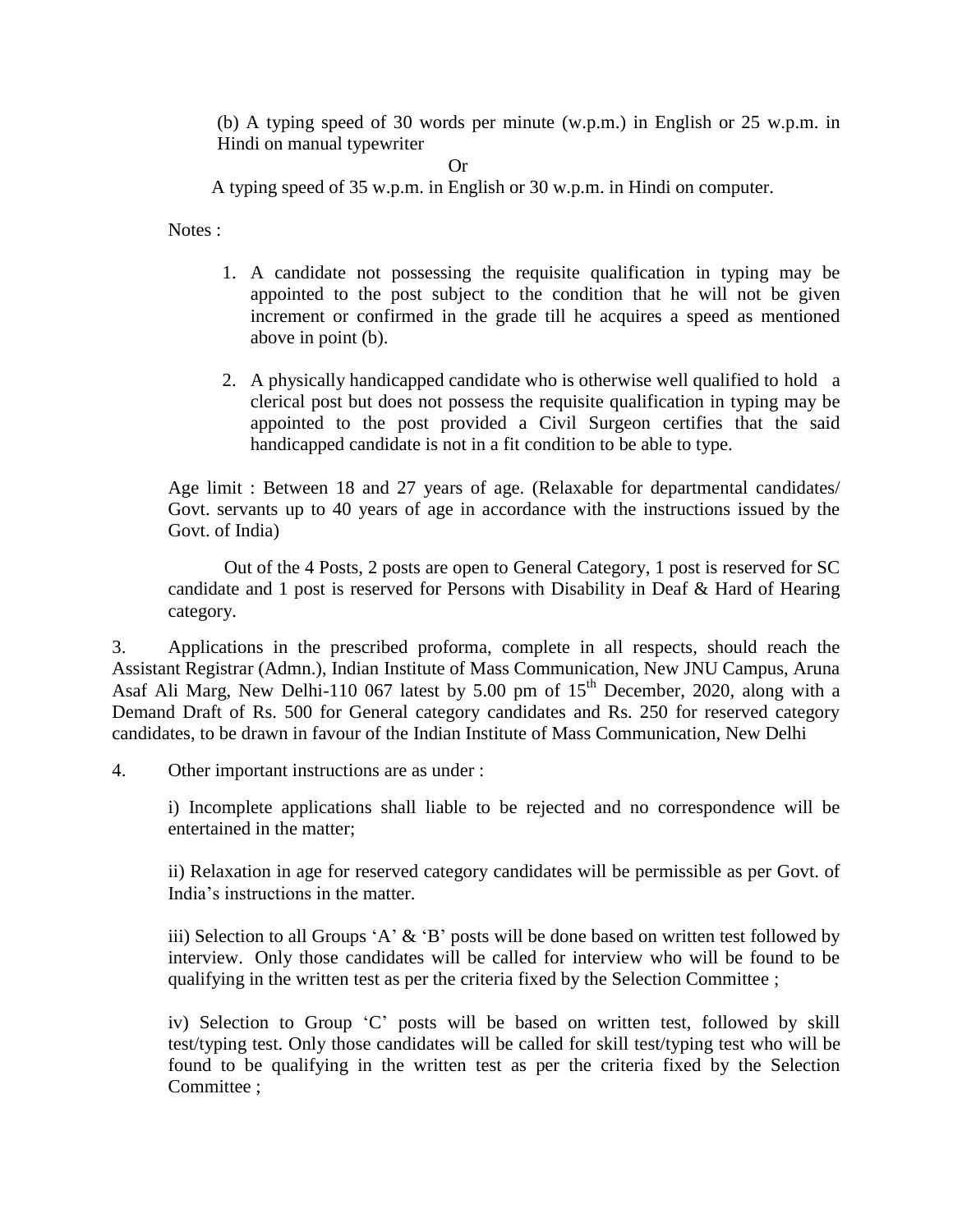v) The Institute reserves the right :

- (a) To fix criteria for screening the applications so as to reduce the number of candidates to be called for written tests ;
- (b) To increase/decrease the number of vacancies on its own discretion ;
- (c) To frame a panel for filling up future vacancies arising during the tenability of panel which is normally operative for one year ;
- (d) Not to fill up all or any of the vacancies advertised, if the circumstances so warrant.

vi) No TA/DA or local conveyance shall be paid to the candidates called for written tests/interview /skill test/typing test;

vii) Applications received after last date shall not be entertained and the Institute will not be responsible for any postal delay ;

viii) The applicant should clearly mention the name of the post applied for on the top of the envelope.

ix) Any dispute arising in the matter of filling of the advertised vacancies will be subject to the jurisdiction of the courts in Delhi.

\*\*\*\*\*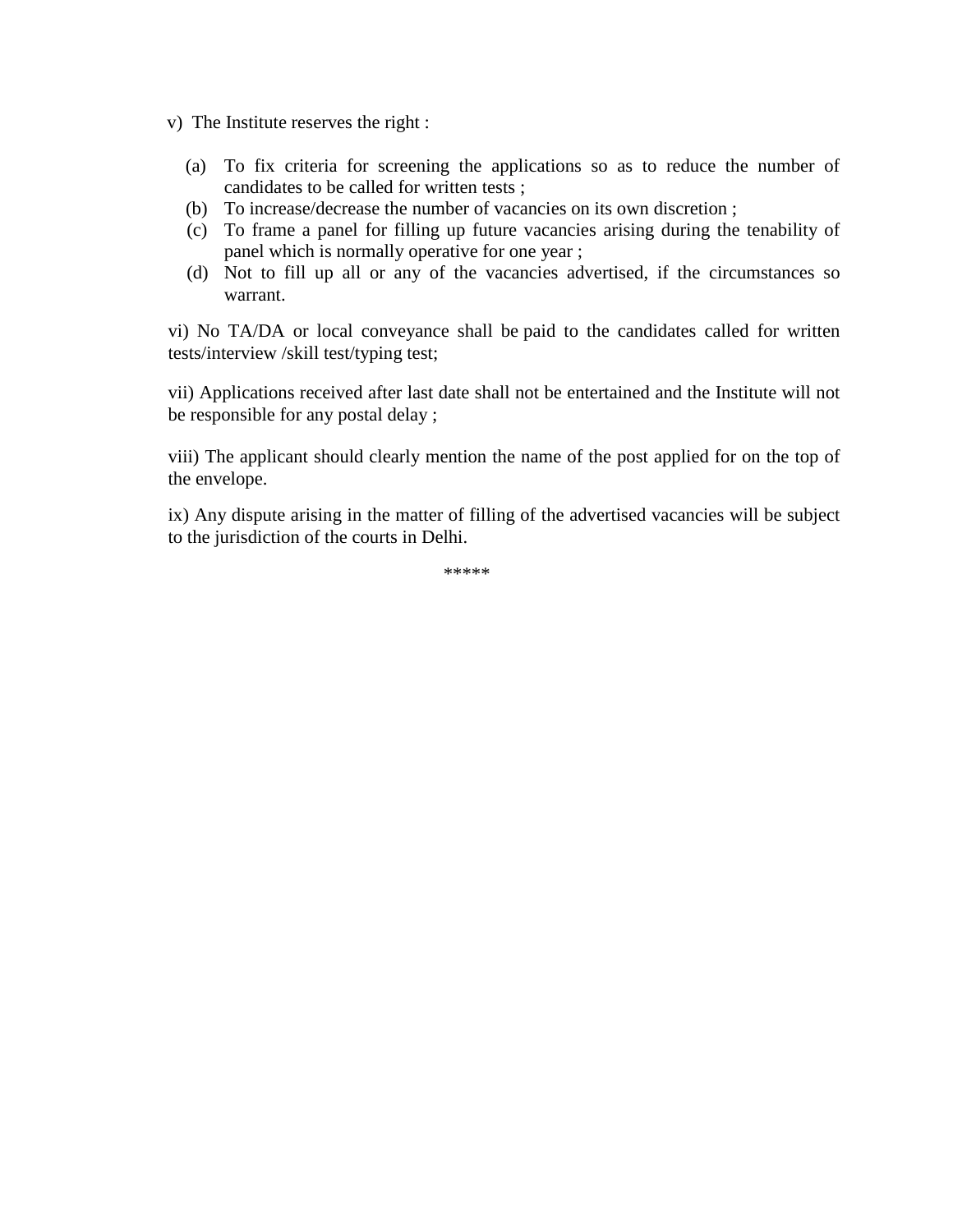# INDIAN INSTITUTE OF MASS COMMUNICATION NEW DELHI

# **Guidelines for submission of Online Applications for various Non-Academic Posts in IIMC in response to Advertisement No. 01/2020**

This is in respect of IIMC's detailed Advt. No. 01/2020 wherein Applications have been sought in respect of the following posts :

- i) 1 Group 'A' Post of Registrar ;
- ii) 1 Group 'A' Post of Deputy Registrar ;
- iii) 1 Group 'A' Post of Senior Research Officer ;
- iv) 1 Group 'A' Post of Assistant Registrar ;
- v) 1 Group 'A' Post of Assistant Director(Official Language);
- vi) 1 Group 'B' Post of Sr. Private Secretary;
- vii) 2 Group 'B' Posts of Section Officer ;
- viii) 2 Group 'B' Posts of Sr. Personal Assistant ;
- ix) 1 Group 'B' Post of Assistant ;
- x) 2 Group 'B' Posts of Library & Information Assistant ;
- xi) 1 Group 'C' Post of Junior Stenographer ; and
- xii) 4 Group 'C' Posts of LDC/Typist.

# 2. **Date from which online applications may be submitted: 1st December, 2020**.

3. For any query relating to eligibility, age relaxation and other administrative aspects, email could be sent to imcrectt2020@gmail.com and for any technical problem in online submission of application, e-mail could be sent to [iimctechnical@gmail.com](mailto:iimctechnical@gmail.com) for requisite clarification.

4. Applicants are requested to read the eligibility criteria carefully in the detailed Advertisement uploaded in IIMC's website, viz., [http://www.iimc.gov.in.](http://www.iimc.gov.in/) Application submitted through online mode does not imply that the candidate has fulfilled all the eligibility criteria. Application will be subjected to scrutiny at later stage also and it will be rejected if found that the applicant does not fulfill the eligibility criteria or he/she has misrepresented/suppressed the information.

5. Candidates applying for more than one post should indicate the same e-mail id and mobile no. in all the applications. In case these details are not same, it may lead to clash in Exam time, etc.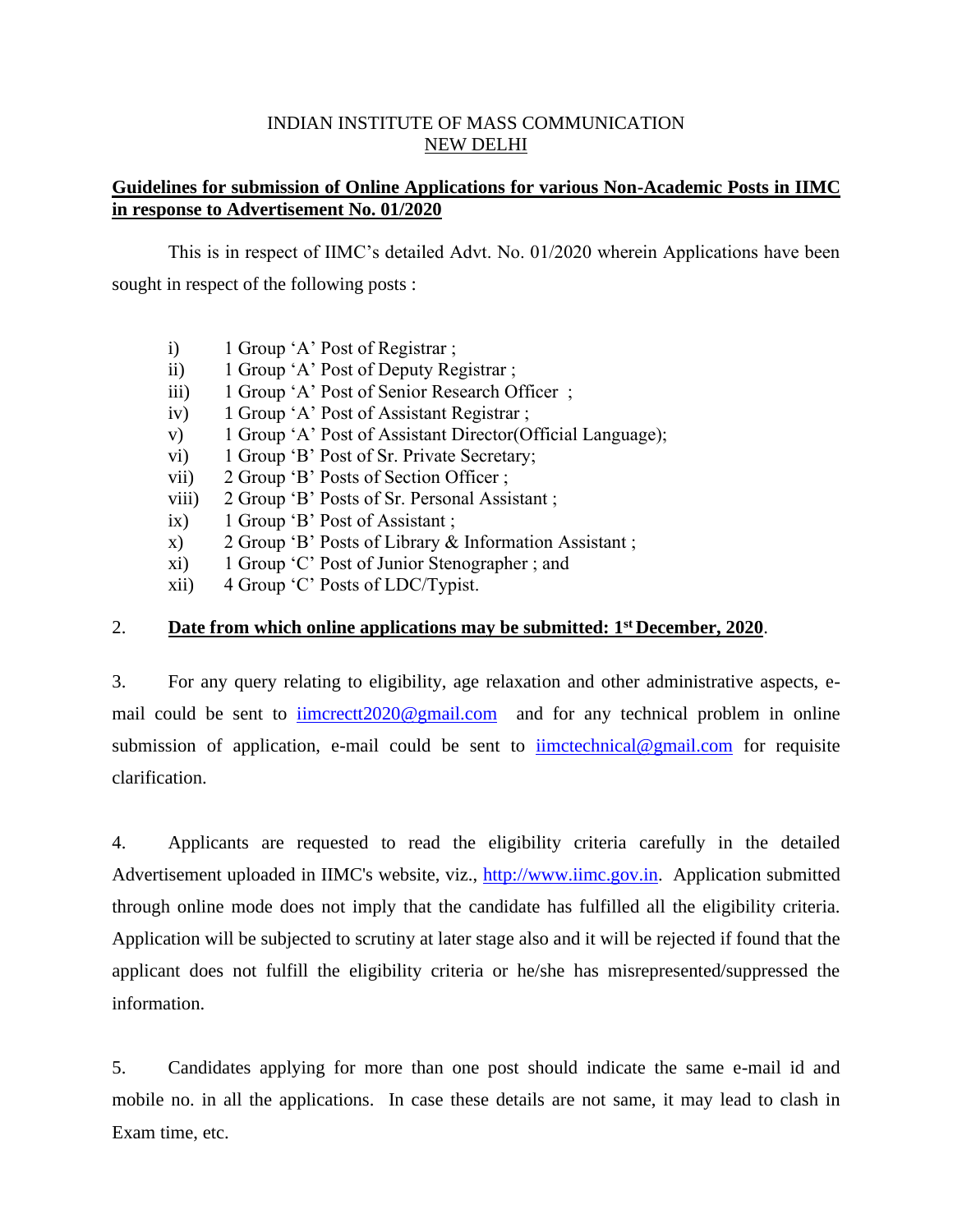## 6. Check list :

Candidates are required to keep the following documents handy before attempting to submit application online :

- i) Credit card/Debit card/Bank details for payment of fee ;
- ii) Scanned Photograph of frontal view in white background (Pixel Size: 413 x 531/ File Size: 20-40 KB) ; and
- iii) All Certificates regarding essential qualifications, Date of Birth, Reservation Certificate (SC/ST/OBC/EWS) (for ensuring accuracy of facts entered, but the certificates need not be uploaded).

# 7. Important Instructions

The following are the steps for online submission of application :

- i) Step-1 : Reservation of Application : Submission of details of Applicant, and receipt of Application No.
- ii) Step-2 : Uploading of candidate's scanned photograph
- iii) Step-3 : Payment of prescribed fee and then to Submit Application by clicking on Submit Application button.

8. The Application shall be treated to be complete only if all the three mandatory steps, i.e., Step-1, Step-2 and Step-3 are completed successfully.

9. Applicants may view the Application details from the View/Print Application menu option available on the Home Page by providing Application No., Identity details, Date of Birth, Mobile No., etc.

10. Applicant is required to make sure that "Application Status" in respect of the application is shown to be "Submitted Successfully", failing which application will be treated as incomplete and rejected. Thereafter, no further communication will be entertained by the Institute in this regard.

\*\*\*\*\*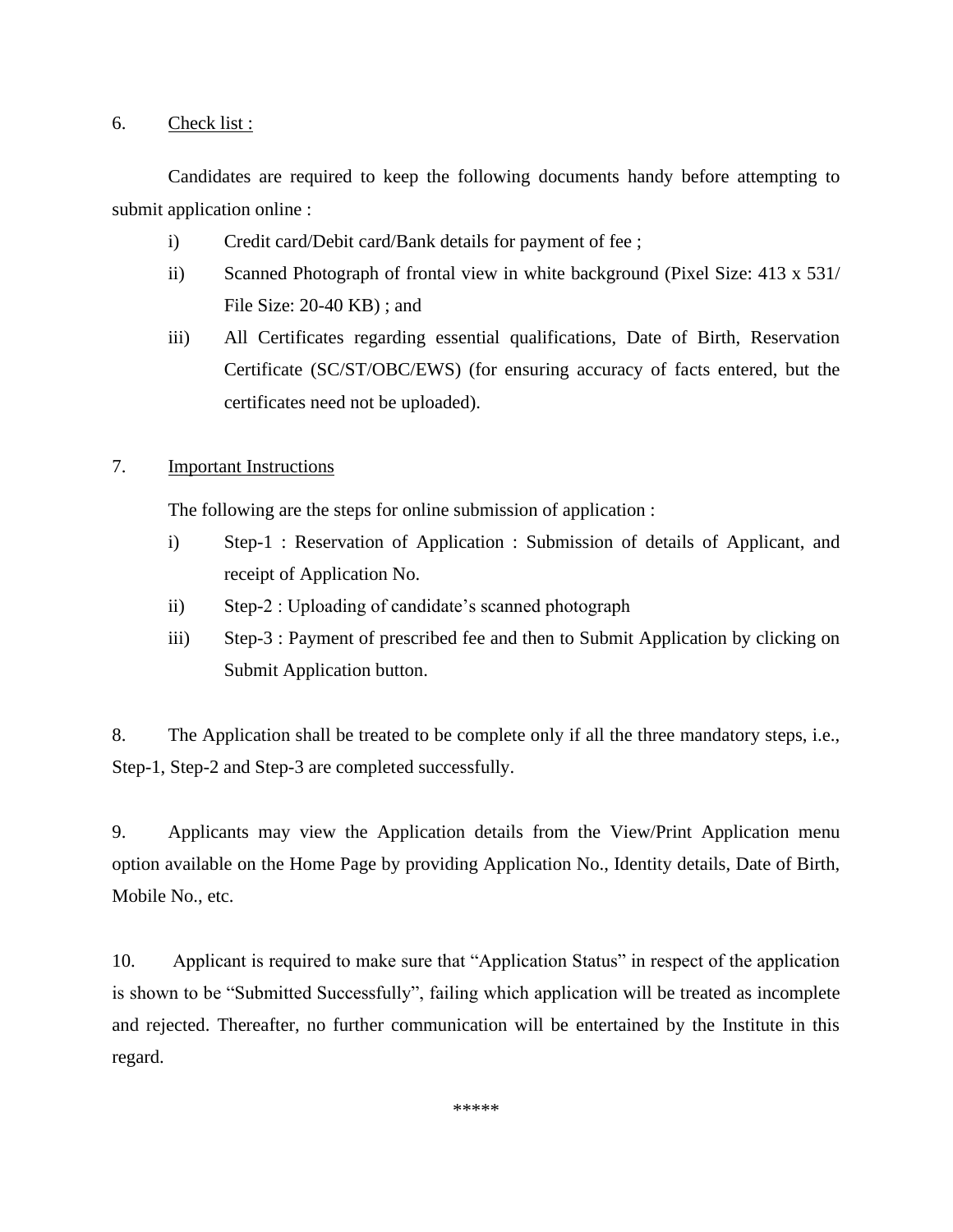# INDIAN INSTITUTE OF MASS COMMUNICATION NEW DELHI

Dated 6<sup>th</sup> December, 2020.

# **CIRCULAR**

Subject: Extension of Last Date for Receipt of Applications for Various Non-Academic Post of IIMC.

In the IIMC's Advertisement No.01/2020 for filling up of various Non-Academic Posts of the IIMC, the last date was decided to be 15<sup>th</sup> December, 2020. **The Competent Authority has since decided to extend the said date to 15th January, 2021**.

# 2. **Candidates are requested to submit applications only through Online Mode**.

3. Arrangements for receipt of applications through Online Mode will be made operational by 9<sup>th</sup> December, 2020.

\*\*\*\*\*\*\*